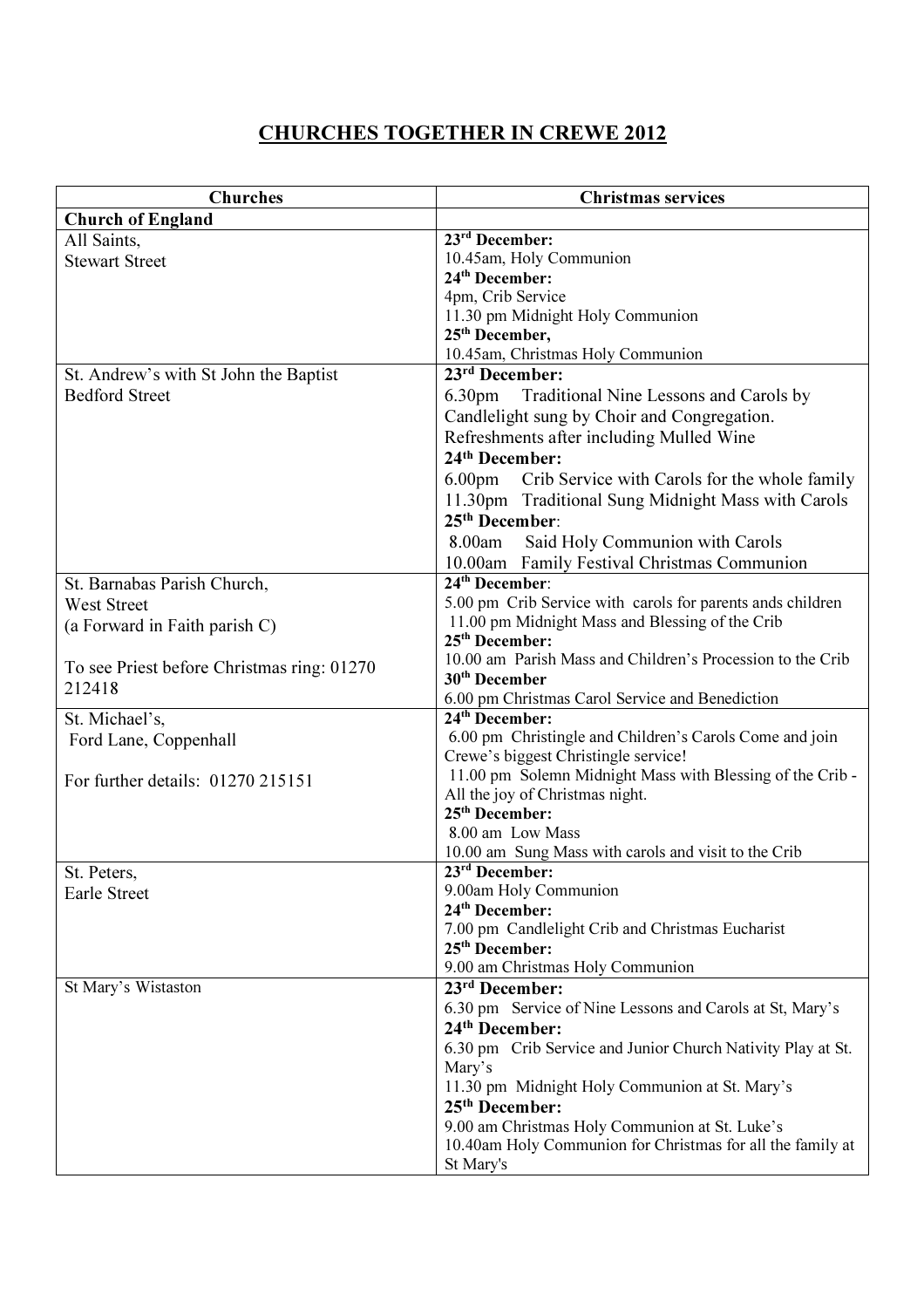|                                         | Please see our website for further details:                         |
|-----------------------------------------|---------------------------------------------------------------------|
|                                         | stmaryswistaston.org.uk                                             |
|                                         | or follow us on Twitter: @maryandluke                               |
|                                         |                                                                     |
| <b>Methodist Churches:</b>              |                                                                     |
| Coppenhall North Street                 | 23rd December:                                                      |
|                                         | 4.00pm, Community Carol Service                                     |
|                                         | 25 <sup>th</sup> December:                                          |
|                                         | 10.00am, Christmas All Age Worship                                  |
| St Mark's,                              | 20 <sup>th</sup> December:                                          |
| <b>Bramhall Road</b>                    | 6.30pm, Carol Singing, meet 6 Larch Rd.                             |
|                                         | 23 <sup>rd</sup> December:                                          |
|                                         | 10.30am, Carol Service                                              |
|                                         | 24 <sup>th</sup> December:                                          |
|                                         | 11.30pm, Midnight Communion, All Saints, Stewart St                 |
|                                         | $25th$ December:                                                    |
|                                         | 10.00am Christmas All Age Worship, St Stephen's<br>$23rd$ December: |
| St. Stephen's,<br><b>Ruskin Road</b>    | 10.30am, J Team (Young People's) Christmas Celebration              |
|                                         | Service                                                             |
|                                         | 6.00pm Carol Service                                                |
|                                         | 24 <sup>th</sup> December:                                          |
|                                         | 11.30 pm Shared Communion Service at All Saints,                    |
|                                         | <b>Stewart Street</b>                                               |
|                                         | 25 <sup>th</sup> December:                                          |
|                                         | 10.00 am Christmas All Age worship                                  |
| <b>Wells Green</b>                      | 23rd December:                                                      |
|                                         | 6.00pm Carol Service                                                |
|                                         | 25 <sup>th</sup> December:                                          |
|                                         | 10.30 am Christmas Family Service                                   |
|                                         |                                                                     |
| <b>Salvation Army,</b>                  | 23rd December                                                       |
| <b>Prince Albert Street</b>             | 5.00 pm Community Carol; Service                                    |
|                                         | 25 <sup>th</sup> December:                                          |
|                                         | 11.00 am Christmas Day service                                      |
|                                         | 30 <sup>th</sup> December:                                          |
|                                         | 10.00 Christmas worship                                             |
|                                         |                                                                     |
| <b>Union Street Baptist Church</b>      | 20 <sup>th</sup> December:                                          |
|                                         | 7.30 pm 'Night of Miracles' – a Christmas Oratorio                  |
|                                         | 24 <sup>th</sup> December:                                          |
|                                         | 11.30 pm Shared Christmas Communion at All Saints                   |
|                                         | Church,                                                             |
|                                         | 25 <sup>th</sup> December:                                          |
|                                         | 10.30 am All age Christmas worship                                  |
|                                         | 30 <sup>th</sup> December:                                          |
|                                         | 10.30 am Christmas Café Church                                      |
|                                         |                                                                     |
| <b>St Mary's Roman Catholic Church,</b> | 23 <sup>rd</sup> December:                                          |
| <b>Delamere Street</b>                  | 9.00am Mass                                                         |